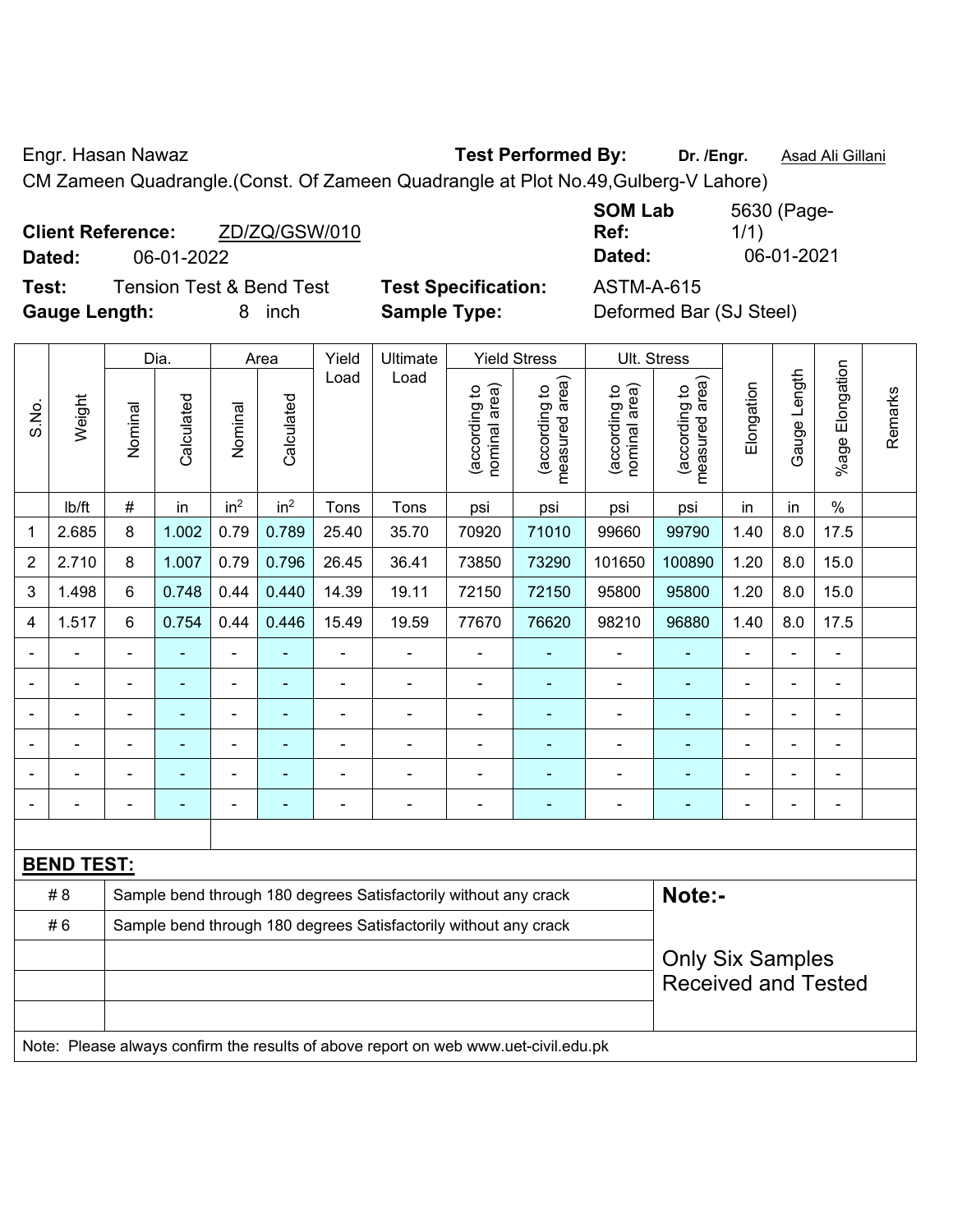#### Junaid Asghar **Test Performed By:** Dr. /Engr. **Asad Ali Gillani** Cunaid Asghar

PM Architectural Heritage, Architects & Builders,Lahore

# **Client Reference:** SLK/ST/01/1221-1

**Dated:** 11-12-2021 **Dated:** 06-01-2021

**Test:** Tension Test & Bend Test **Test Specification:** ASTM-A-615 **Gauge Length:** 8 inch **Sample Type:** Deformed Bar (Mughal Steel)

| <b>SOM Lab</b> | 5632 (Page- |
|----------------|-------------|
| Ref:           | 1/1)        |
| Dated:         | 06-01-2021  |

|                |                                                                                     |                | Dia.           |                              | Area            | Yield          | Ultimate                                                         |                                | <b>Yield Stress</b>             |                                | Ult. Stress                     |                |                |                 |         |
|----------------|-------------------------------------------------------------------------------------|----------------|----------------|------------------------------|-----------------|----------------|------------------------------------------------------------------|--------------------------------|---------------------------------|--------------------------------|---------------------------------|----------------|----------------|-----------------|---------|
| S.No.          | Weight                                                                              | Nominal        | Calculated     | Nominal                      | Calculated      | Load           | Load                                                             | nominal area)<br>(according to | measured area)<br>(according to | (according to<br>nominal area) | measured area)<br>(according to | Elongation     | Gauge Length   | %age Elongation | Remarks |
|                | lb/ft                                                                               | $\#$           | in             | in <sup>2</sup>              | in <sup>2</sup> | Tons           | Tons                                                             | psi                            | psi                             | psi                            | psi                             | in             | in             | $\%$            |         |
| 1              | 0.665                                                                               | $\overline{4}$ | 0.498          | 0.20                         | 0.195           | 6.95           | 9.07                                                             | 76660                          | 78630                           | 100050                         | 102610                          | 1.10           | 8.0            | 13.8            |         |
| ۰              |                                                                                     | $\blacksquare$ |                | $\qquad \qquad \blacksquare$ | ä,              | ä,             | $\overline{\phantom{a}}$                                         | $\overline{a}$                 | $\blacksquare$                  | $\overline{a}$                 | ÷                               | $\blacksquare$ | ä,             | $\blacksquare$  |         |
| $\blacksquare$ |                                                                                     | $\blacksquare$ | ۰              | $\blacksquare$               | $\blacksquare$  | $\blacksquare$ | $\blacksquare$                                                   | $\overline{a}$                 | ٠                               | $\qquad \qquad \blacksquare$   | ÷                               | $\blacksquare$ | $\blacksquare$ | $\blacksquare$  |         |
| ÷              |                                                                                     | $\blacksquare$ | ÷,             | ÷                            | ÷               | ÷              | Ē,                                                               | $\overline{\phantom{a}}$       | $\blacksquare$                  | $\blacksquare$                 | ÷                               | $\blacksquare$ | $\blacksquare$ | $\blacksquare$  |         |
| $\blacksquare$ | ÷                                                                                   | $\blacksquare$ | $\blacksquare$ | $\blacksquare$               | $\blacksquare$  | $\blacksquare$ | $\blacksquare$                                                   | $\blacksquare$                 | $\blacksquare$                  | $\blacksquare$                 | $\blacksquare$                  | $\blacksquare$ | ä,             | $\blacksquare$  |         |
| $\blacksquare$ | $\blacksquare$                                                                      | $\blacksquare$ | ä,             | $\blacksquare$               | ÷,              | ÷              | ä,                                                               | $\blacksquare$                 | $\blacksquare$                  | $\blacksquare$                 | ۰                               | $\blacksquare$ | $\blacksquare$ | $\blacksquare$  |         |
|                |                                                                                     | $\blacksquare$ |                | ÷,                           | ÷               | ÷              | Ē,                                                               | $\blacksquare$                 | $\blacksquare$                  | $\blacksquare$                 | $\blacksquare$                  | ä,             | ä,             | ÷,              |         |
|                |                                                                                     |                |                | ۰                            | ä,              | $\blacksquare$ | Ē.                                                               | $\blacksquare$                 | ۳                               |                                | ÷                               |                | $\blacksquare$ | $\blacksquare$  |         |
|                |                                                                                     |                |                | ÷                            | ä,              |                |                                                                  | $\blacksquare$                 | ۳                               | $\blacksquare$                 | $\blacksquare$                  |                | $\blacksquare$ | $\blacksquare$  |         |
| $\blacksquare$ | $\blacksquare$                                                                      | $\blacksquare$ | ÷,             | ÷                            | ÷               | ÷              | ÷                                                                | $\overline{\phantom{a}}$       | $\blacksquare$                  | $\overline{a}$                 | ÷                               | $\blacksquare$ | $\blacksquare$ | $\blacksquare$  |         |
|                |                                                                                     |                |                |                              |                 |                |                                                                  |                                |                                 |                                |                                 |                |                |                 |         |
|                | <b>BEND TEST:</b>                                                                   |                |                |                              |                 |                |                                                                  |                                |                                 |                                |                                 |                |                |                 |         |
|                | #4                                                                                  |                |                |                              |                 |                | Sample bend through 180 degrees Satisfactorily without any crack |                                |                                 |                                | Note:-                          |                |                |                 |         |
|                |                                                                                     |                |                |                              |                 |                |                                                                  |                                |                                 |                                |                                 |                |                |                 |         |
|                |                                                                                     |                |                |                              |                 |                |                                                                  |                                |                                 |                                | <b>Only Two Samples</b>         |                |                |                 |         |
|                |                                                                                     |                |                |                              |                 |                |                                                                  |                                |                                 |                                | <b>Received and Tested</b>      |                |                |                 |         |
|                |                                                                                     |                |                |                              |                 |                |                                                                  |                                |                                 |                                |                                 |                |                |                 |         |
|                | Note: Please always confirm the results of above report on web www.uet-civil.edu.pk |                |                |                              |                 |                |                                                                  |                                |                                 |                                |                                 |                |                |                 |         |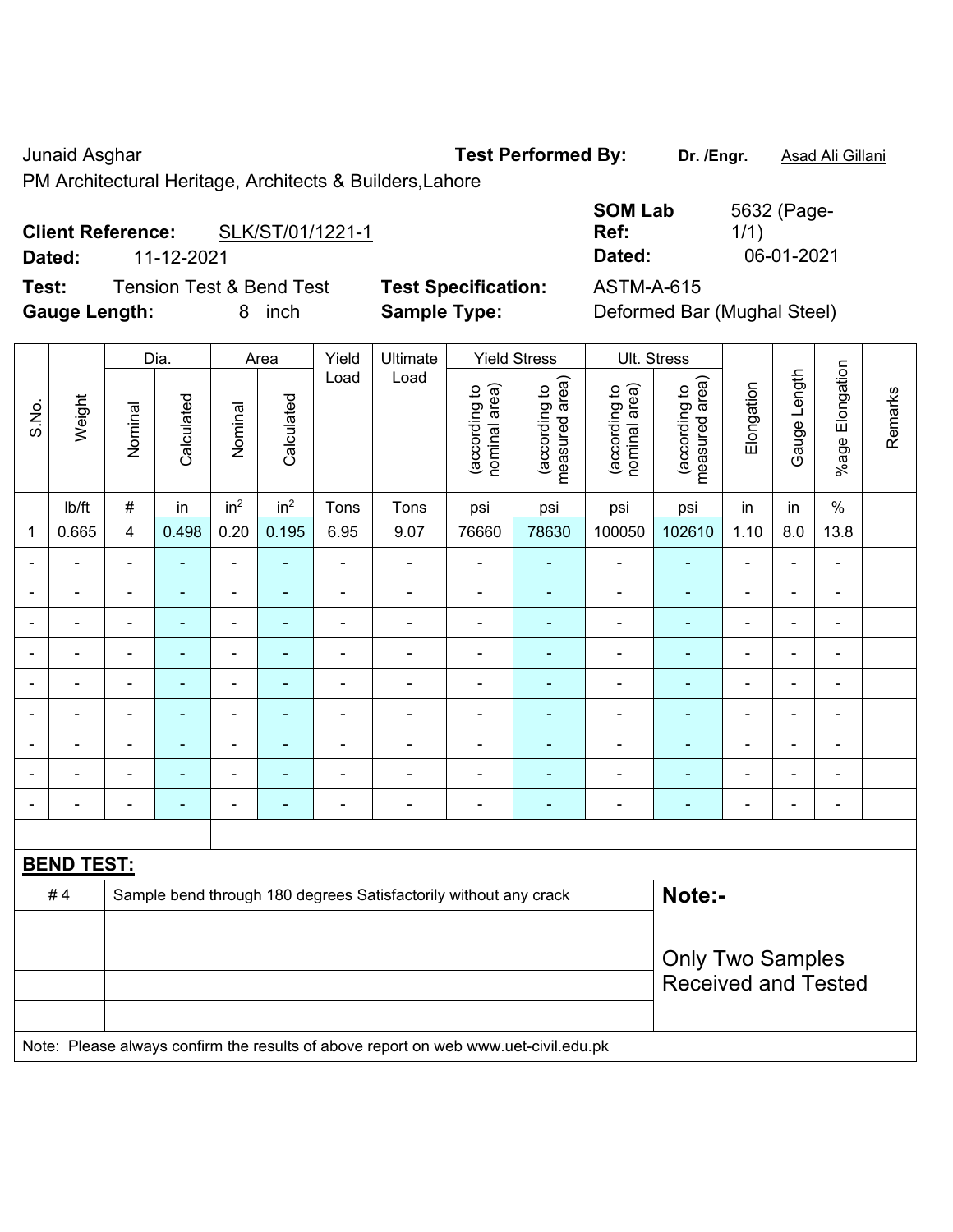Lahore Cantt.

### **Client Refer**

| <b>Client Reference:</b><br>Nil              |                            | 5633 (Page-<br><b>SOM Lab</b><br>1/1)<br>Ref: |
|----------------------------------------------|----------------------------|-----------------------------------------------|
| 06-01-2022<br>Dated:                         |                            | 06-01-2022<br>Dated:                          |
| Test:<br><b>Tension Test &amp; Bend Test</b> | <b>Test Specification:</b> | <b>ASTM-A-615</b>                             |
| <b>Gauge Length:</b><br>inch<br>8            | <b>Sample Type:</b>        | Deformed Bar                                  |

|                |                                                                                     |                         | Dia.                   |                              | Area            | Yield          | Ultimate       |                                | <b>Yield Stress</b>             |                                | Ult. Stress                     |                          |                |                 |         |
|----------------|-------------------------------------------------------------------------------------|-------------------------|------------------------|------------------------------|-----------------|----------------|----------------|--------------------------------|---------------------------------|--------------------------------|---------------------------------|--------------------------|----------------|-----------------|---------|
| S.No.          | Weight                                                                              | Nominal                 | Calculated             | Nominal                      | Calculated      | Load           | Load           | nominal area)<br>(according to | measured area)<br>(according to | nominal area)<br>(according to | measured area)<br>(according to | Elongation               | Gauge Length   | %age Elongation | Remarks |
|                | lb/ft                                                                               | $\#$                    | in                     | in <sup>2</sup>              | in <sup>2</sup> | Tons           | Tons           | psi                            | psi                             | psi                            | psi                             | in                       | in             | $\frac{0}{0}$   |         |
| 1              | 1.477                                                                               | $\,6$                   | 0.743                  | 0.44                         | 0.434           | 13.51          | 21.53          | 67700                          | 68640                           | 107910                         | 109410                          | 1.10                     | 8.0            | 13.8            |         |
| $\overline{2}$ | 0.676                                                                               | 4                       | 0.503                  | 0.20                         | 0.199           | 6.75           | 9.86           | 74420                          | 74790                           | 108700                         | 109250                          | 1.00                     | 8.0            | 12.5            |         |
|                |                                                                                     |                         |                        | $\blacksquare$               | ä,              | $\blacksquare$ |                | $\overline{a}$                 | $\blacksquare$                  | $\blacksquare$                 | ۰                               | ä,                       | ä,             | ÷,              |         |
|                |                                                                                     | $\blacksquare$          | ÷                      | $\qquad \qquad \blacksquare$ | ٠               | ÷.             | ä,             | $\overline{a}$                 | $\blacksquare$                  | $\blacksquare$                 | ÷                               | $\blacksquare$           | $\blacksquare$ | $\blacksquare$  |         |
| $\blacksquare$ | $\blacksquare$                                                                      | $\blacksquare$          | ä,                     | $\blacksquare$               | ÷,              | ä,             | ä,             | $\blacksquare$                 | $\blacksquare$                  | $\blacksquare$                 | ÷                               | $\blacksquare$           | ä,             | $\blacksquare$  |         |
| ۰              |                                                                                     | $\blacksquare$          | ÷                      | $\overline{\phantom{a}}$     | $\blacksquare$  | ÷              | ÷              | $\blacksquare$                 | $\blacksquare$                  | $\blacksquare$                 | ۰                               | $\overline{\phantom{a}}$ | $\blacksquare$ | $\blacksquare$  |         |
|                | ۳                                                                                   | $\blacksquare$          | ä,                     | ÷,                           | ÷,              | $\blacksquare$ | $\blacksquare$ | $\blacksquare$                 | $\blacksquare$                  | $\blacksquare$                 | $\blacksquare$                  | $\blacksquare$           | ä,             | $\blacksquare$  |         |
|                |                                                                                     | $\blacksquare$          | $\blacksquare$         | $\blacksquare$               | ÷,              | ÷              | $\overline{a}$ | $\blacksquare$                 | ä,                              | $\blacksquare$                 | ۰                               |                          | $\blacksquare$ | $\blacksquare$  |         |
|                |                                                                                     |                         |                        | L.                           |                 |                |                | $\blacksquare$                 | ۳                               |                                | ä,                              |                          | L.             | $\blacksquare$  |         |
| $\blacksquare$ |                                                                                     | $\blacksquare$          | $\blacksquare$         | $\blacksquare$               | ۰               | $\blacksquare$ | $\blacksquare$ | $\blacksquare$                 | $\blacksquare$                  | $\blacksquare$                 | ÷                               | $\blacksquare$           | $\blacksquare$ | $\blacksquare$  |         |
|                |                                                                                     |                         |                        |                              |                 |                |                |                                |                                 |                                |                                 |                          |                |                 |         |
|                | <b>BEND TEST:</b>                                                                   |                         |                        |                              |                 |                |                |                                |                                 |                                |                                 |                          |                |                 |         |
|                |                                                                                     |                         | No Bend test performed |                              |                 |                |                |                                |                                 |                                | Note:-                          |                          |                |                 |         |
|                |                                                                                     |                         |                        |                              |                 |                |                |                                |                                 |                                |                                 |                          |                |                 |         |
|                |                                                                                     | <b>Only Two Samples</b> |                        |                              |                 |                |                |                                |                                 |                                |                                 |                          |                |                 |         |
|                |                                                                                     |                         |                        |                              |                 |                |                |                                |                                 |                                | <b>Received and Tested</b>      |                          |                |                 |         |
|                |                                                                                     |                         |                        |                              |                 |                |                |                                |                                 |                                |                                 |                          |                |                 |         |
|                | Note: Please always confirm the results of above report on web www.uet-civil.edu.pk |                         |                        |                              |                 |                |                |                                |                                 |                                |                                 |                          |                |                 |         |

# T.M Enterprises **Test Performed By:** Dr. /Engr. **S. Asad Ali Gillani**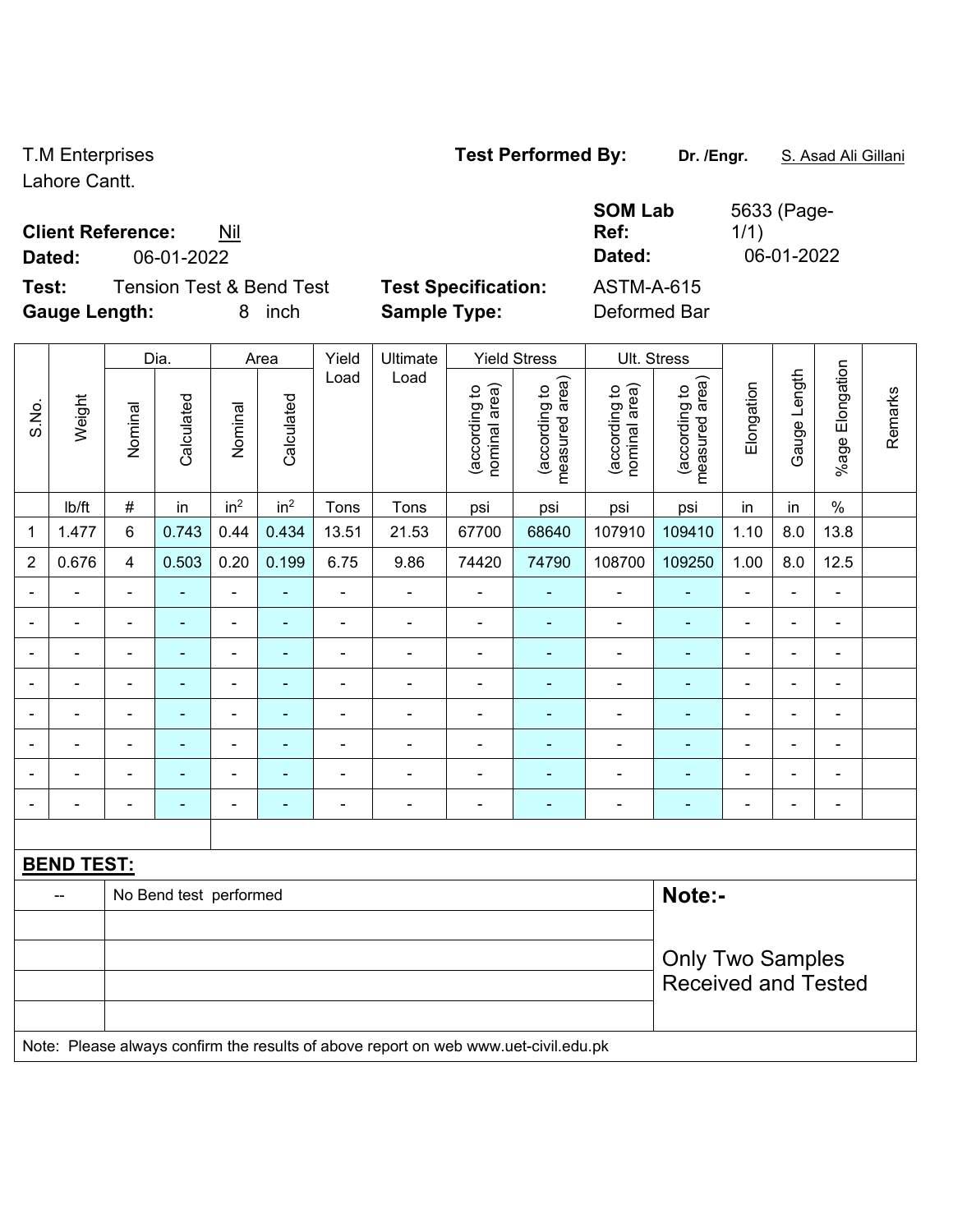Tower 21 **Test Performed By:** Dr. /Engr. **S. Asad Ali Gillani** 

Real Estate Builders And Developers DHA, Lahore.

|                          |                          |           |                            | <b>SOM Lab</b>    | 5634 (Page- |
|--------------------------|--------------------------|-----------|----------------------------|-------------------|-------------|
| <b>Client Reference:</b> | Nil                      |           |                            | Ref:              | 1/2)        |
| Dated:                   | 06-01-2022               |           |                            | Dated:            | 06-01-2022  |
| Test:                    | Tension Test & Bend Test |           | <b>Test Specification:</b> | <b>ASTM-A-615</b> |             |
| <b>Gauge Length:</b>     |                          | inch<br>8 | <b>Sample Type:</b>        | Deformed Bar      |             |

|                |                                                                                     |                                                                  | Dia.           |                 | Area            | Yield          | Ultimate                                                         |                                | <b>Yield Stress</b>             |                                | Ult. Stress                     |                          |                |                       |         |
|----------------|-------------------------------------------------------------------------------------|------------------------------------------------------------------|----------------|-----------------|-----------------|----------------|------------------------------------------------------------------|--------------------------------|---------------------------------|--------------------------------|---------------------------------|--------------------------|----------------|-----------------------|---------|
| S.No.          | Weight                                                                              | Nominal                                                          | Calculated     | Nominal         | Calculated      | Load           | Load                                                             | nominal area)<br>(according to | (according to<br>measured area) | nominal area)<br>(according to | measured area)<br>(according to | Elongation               | Gauge Length   | Elongation<br>$%$ age | Remarks |
|                | lb/ft                                                                               | $\#$                                                             | in             | in <sup>2</sup> | in <sup>2</sup> | Tons           | Tons                                                             | psi                            | psi                             | psi                            | psi                             | in                       | in             | $\%$                  |         |
| 1              | 2.675                                                                               | 8                                                                | 1.000          | 0.79            | 0.786           | 24.11          | 35.12                                                            | 67310                          | 67650                           | 98040                          | 98540                           | 1.40                     | 8.0            | 17.5                  |         |
| $\overline{2}$ | 2.662                                                                               | 8                                                                | 0.998          | 0.79            | 0.782           | 24.82          | 36.34                                                            | 69300                          | 70010                           | 101450                         | 102490                          | 1.30                     | 8.0            | 16.3                  |         |
| 3              | 1.487                                                                               | 6                                                                | 0.746          | 0.44            | 0.437           | 14.22          | 19.47                                                            | 71280                          | 71770                           | 97590                          | 98260                           | 1.30                     | 8.0            | 16.3                  |         |
| 4              | 1.451                                                                               | 6                                                                | 0.736          | 0.44            | 0.426           | 14.17          | 19.13                                                            | 71020                          | 73360                           | 95910                          | 99060                           | 1.20                     | 8.0            | 15.0                  |         |
|                | ä,                                                                                  | $\blacksquare$                                                   | $\blacksquare$ | ÷,              | ä,              | $\blacksquare$ | ÷,                                                               | ÷,                             | ÷                               | $\blacksquare$                 | $\blacksquare$                  | $\blacksquare$           | $\blacksquare$ | ÷,                    |         |
| $\blacksquare$ | $\blacksquare$                                                                      | $\blacksquare$                                                   | ÷              | $\blacksquare$  |                 | $\blacksquare$ | ÷,                                                               | $\blacksquare$                 | $\blacksquare$                  | $\overline{a}$                 | ÷                               |                          | $\blacksquare$ | $\blacksquare$        |         |
| $\blacksquare$ | $\blacksquare$                                                                      | ä,                                                               | ÷,             | $\blacksquare$  | $\blacksquare$  | ä,             | ÷,                                                               | ä,                             | ÷                               | $\blacksquare$                 | ÷                               | $\overline{\phantom{0}}$ |                | ä,                    |         |
|                |                                                                                     |                                                                  |                | $\blacksquare$  |                 | $\blacksquare$ | ÷                                                                |                                | ۰                               |                                |                                 |                          |                | $\blacksquare$        |         |
|                |                                                                                     |                                                                  |                |                 |                 |                | ۰                                                                |                                | ۰                               |                                | $\blacksquare$                  |                          |                | $\sim$                |         |
| $\blacksquare$ |                                                                                     | $\blacksquare$                                                   |                | $\blacksquare$  |                 | $\blacksquare$ | $\blacksquare$                                                   |                                | ۰                               |                                | ۰                               |                          |                | $\blacksquare$        |         |
|                |                                                                                     |                                                                  |                |                 |                 |                |                                                                  |                                |                                 |                                |                                 |                          |                |                       |         |
|                | <b>BEND TEST:</b>                                                                   |                                                                  |                |                 |                 |                |                                                                  |                                |                                 |                                |                                 |                          |                |                       |         |
|                | # 8                                                                                 |                                                                  |                |                 |                 |                | Sample bend through 180 degrees Satisfactorily without any crack |                                |                                 |                                | Note:-                          |                          |                |                       |         |
|                | #6                                                                                  | Sample bend through 180 degrees Satisfactorily without any crack |                |                 |                 |                |                                                                  |                                |                                 |                                |                                 |                          |                |                       |         |
|                |                                                                                     |                                                                  |                |                 |                 |                |                                                                  |                                |                                 |                                | <b>Only Six Samples</b>         |                          |                |                       |         |
|                |                                                                                     |                                                                  |                |                 |                 |                |                                                                  |                                |                                 |                                | <b>Received and Tested</b>      |                          |                |                       |         |
|                |                                                                                     |                                                                  |                |                 |                 |                |                                                                  |                                |                                 |                                |                                 |                          |                |                       |         |
|                | Note: Please always confirm the results of above report on web www.uet-civil.edu.pk |                                                                  |                |                 |                 |                |                                                                  |                                |                                 |                                |                                 |                          |                |                       |         |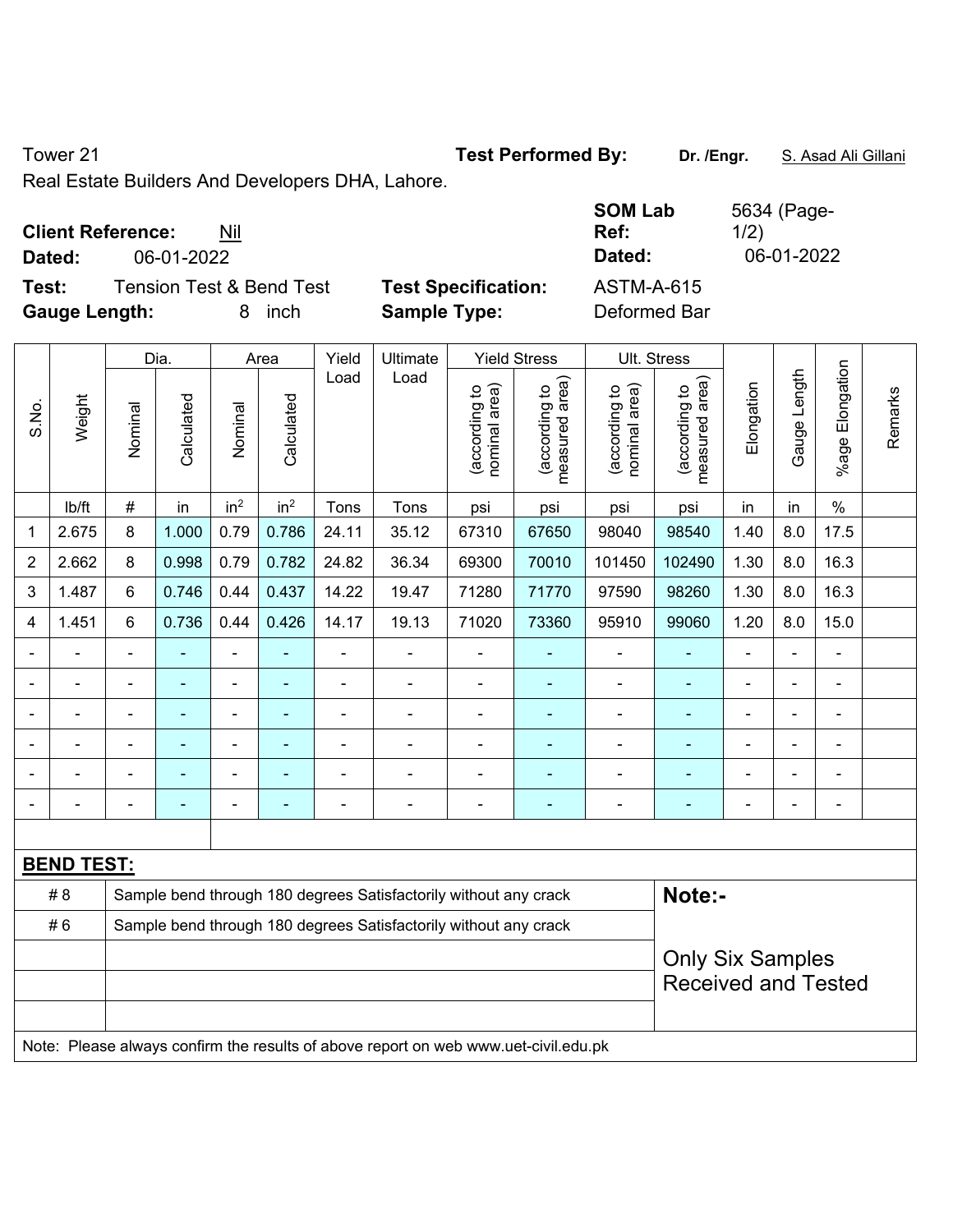Tower 21 **Test Performed By:** Dr. /Engr. **S. Asad Ali Gillani** 

Real Estate Builders And Developers DHA, Lahore.

|                            | <b>SOM Lab</b><br>Ref:<br>Dated: | 5634 (Page-<br>2/2)<br>06-01-2022 |
|----------------------------|----------------------------------|-----------------------------------|
| <b>Test Specification:</b> | <b>ASTM-A-615</b>                |                                   |
|                            | <b>Sample Type:</b>              | Deformed Bar                      |

|                          |                          |                                                                                     | Dia.           |                          | Area            | Yield          | Ultimate                 |                                | <b>Yield Stress</b>             |                                | Ult. Stress                     |                |                |                 |         |
|--------------------------|--------------------------|-------------------------------------------------------------------------------------|----------------|--------------------------|-----------------|----------------|--------------------------|--------------------------------|---------------------------------|--------------------------------|---------------------------------|----------------|----------------|-----------------|---------|
| S.No.                    | Weight                   | Nominal                                                                             | Calculated     | Nominal                  | Calculated      | Load           | Load                     | (according to<br>nominal area) | (according to<br>measured area) | (according to<br>nominal area) | measured area)<br>(according to | Elongation     | Gauge Length   | %age Elongation | Remarks |
|                          | lb/ft                    | $\#$                                                                                | in             | in <sup>2</sup>          | in <sup>2</sup> | Tons           | Tons                     | psi                            | psi                             | psi                            | psi                             | in             | in             | $\%$            |         |
| 1                        | 1.527                    | 6                                                                                   | 0.756          | 0.44                     | 0.449           | 15.90          | 21.17                    | 79710                          | 78110                           | 106130                         | 104000                          | 1.40           | 8.0            | 17.5            |         |
| $\overline{2}$           | 1.516                    | 6                                                                                   | 0.754          | 0.44                     | 0.446           | 15.36          | 20.64                    | 77000                          | 75970                           | 103470                         | 102080                          | 1.40           | 8.0            | 17.5            |         |
| $\overline{\phantom{a}}$ | ä,                       | $\blacksquare$                                                                      | $\blacksquare$ | $\blacksquare$           | $\sim$          | ä,             | $\blacksquare$           | $\blacksquare$                 | $\blacksquare$                  | $\blacksquare$                 | $\blacksquare$                  | ä,             | $\blacksquare$ | $\blacksquare$  |         |
|                          | $\overline{\phantom{a}}$ | $\blacksquare$                                                                      | $\blacksquare$ | $\blacksquare$           | $\blacksquare$  | $\blacksquare$ | $\overline{\phantom{a}}$ | $\blacksquare$                 | $\blacksquare$                  | $\blacksquare$                 | $\blacksquare$                  | $\blacksquare$ | ÷              | $\blacksquare$  |         |
|                          | ÷                        |                                                                                     | $\blacksquare$ | $\blacksquare$           | ä,              | $\blacksquare$ | $\overline{\phantom{a}}$ | $\blacksquare$                 | ÷                               | $\blacksquare$                 | ÷                               |                | $\overline{a}$ | ä,              |         |
|                          |                          |                                                                                     | $\blacksquare$ | $\overline{\phantom{a}}$ | $\blacksquare$  | $\blacksquare$ | $\blacksquare$           | $\blacksquare$                 | $\blacksquare$                  | $\blacksquare$                 | $\blacksquare$                  |                |                | $\blacksquare$  |         |
|                          |                          |                                                                                     |                | ä,                       |                 |                | $\blacksquare$           | ä,                             | $\blacksquare$                  | Ē,                             | $\blacksquare$                  |                |                | $\blacksquare$  |         |
| $\overline{\phantom{0}}$ | $\blacksquare$           | $\blacksquare$                                                                      | $\blacksquare$ | $\blacksquare$           | $\blacksquare$  | $\blacksquare$ | $\overline{\phantom{a}}$ | $\overline{\phantom{a}}$       | $\blacksquare$                  | $\blacksquare$                 | $\blacksquare$                  | $\blacksquare$ | $\overline{a}$ | $\blacksquare$  |         |
|                          | Ē,                       | $\blacksquare$                                                                      | $\blacksquare$ | $\blacksquare$           | $\blacksquare$  | ÷              | $\blacksquare$           | $\blacksquare$                 | $\blacksquare$                  | $\blacksquare$                 | ٠                               | $\blacksquare$ | $\blacksquare$ | $\blacksquare$  |         |
|                          | ÷                        | $\blacksquare$                                                                      | $\blacksquare$ | $\overline{\phantom{a}}$ | $\blacksquare$  | $\blacksquare$ | $\overline{\phantom{a}}$ | $\blacksquare$                 | $\blacksquare$                  | $\overline{a}$                 | $\blacksquare$                  | $\blacksquare$ | $\overline{a}$ | $\blacksquare$  |         |
|                          |                          |                                                                                     |                |                          |                 |                |                          |                                |                                 |                                |                                 |                |                |                 |         |
|                          | <b>BEND TEST:</b>        |                                                                                     |                |                          |                 |                |                          |                                |                                 |                                |                                 |                |                |                 |         |
|                          | #6                       | Note:-<br>Sample bend through 180 degrees Satisfactorily without any crack          |                |                          |                 |                |                          |                                |                                 |                                |                                 |                |                |                 |         |
|                          |                          |                                                                                     |                |                          |                 |                |                          |                                |                                 |                                |                                 |                |                |                 |         |
|                          |                          |                                                                                     |                |                          |                 |                |                          |                                |                                 |                                | <b>Only Three Samples</b>       |                |                |                 |         |
|                          |                          |                                                                                     |                |                          |                 |                |                          |                                |                                 |                                | <b>Received and Tested</b>      |                |                |                 |         |
|                          |                          | Note: Please always confirm the results of above report on web www.uet-civil.edu.pk |                |                          |                 |                |                          |                                |                                 |                                |                                 |                |                |                 |         |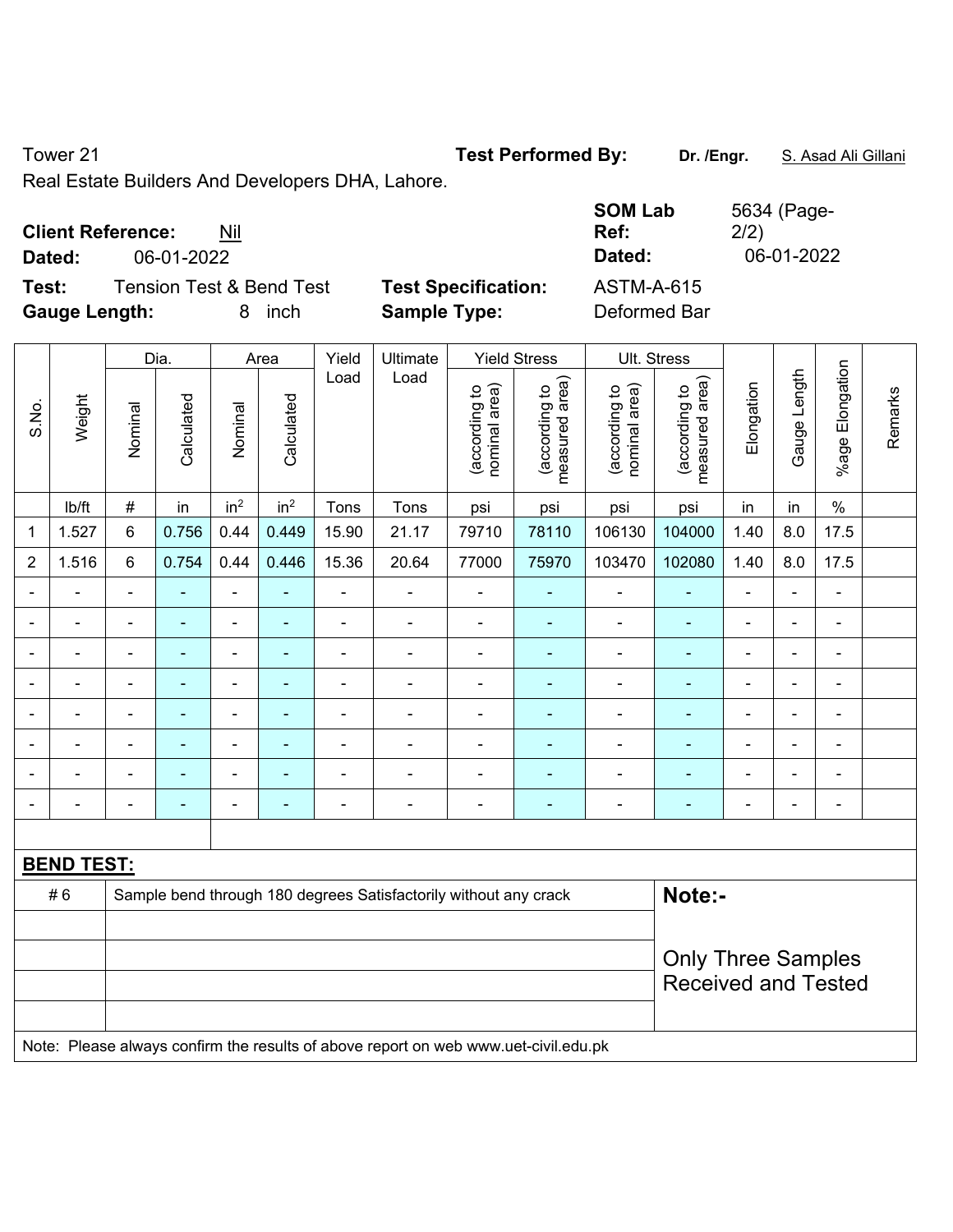Manohar Lal **Manohar Lal** *Test Performed By:* **Dr. /Engr.** S Asad Ali Gillani

RE Nespak,Lahore(Dualization of Rd From Grw to M-2 Interchange at Kot Sarwar Via Hafizabad)

|        | <b>Client Reference:</b> | SA-466F/103/GH/ML/01                |      |
|--------|--------------------------|-------------------------------------|------|
| Dated: | 05-01-2022               |                                     |      |
| Test:  |                          | <b>Tension Test &amp; Bend Test</b> | Test |

**Text: Specification:** ASTM-A-615 **Gauge Length:** 8 inch **Sample Type:** Deformed Bar

**SOM Lab Ref:**  5635 (Page-1/1) **Dated:** 05-01-2022 **Dated:** 06-01-2022

|                                                                                     |        |                                                                            | Dia.       |                 | Area            | Yield          | Ultimate       |                                | <b>Yield Stress</b>             |                                | Ult. Stress                     |                |                |                 |         |
|-------------------------------------------------------------------------------------|--------|----------------------------------------------------------------------------|------------|-----------------|-----------------|----------------|----------------|--------------------------------|---------------------------------|--------------------------------|---------------------------------|----------------|----------------|-----------------|---------|
| S.No.                                                                               | Weight | Nominal                                                                    | Calculated | Nominal         | Calculated      | Load           | Load           | nominal area)<br>(according to | (according to<br>measured area) | (according to<br>nominal area) | measured area)<br>(according to | Elongation     | Gauge Length   | %age Elongation | Remarks |
|                                                                                     | lb/ft  | $\#$                                                                       | in         | in <sup>2</sup> | in <sup>2</sup> | Tons           | Tons           | psi                            | psi                             | psi                            | psi                             | in             | in             | $\%$            |         |
| 1                                                                                   | 2.641  | 8                                                                          | 0.994      | 0.79            | 0.776           | 25.24          | 37.43          | 70460                          | 71740                           | 104500                         | 106380                          | 1.40           | 8.0            | 17.5            |         |
| $\overline{2}$                                                                      | 2.649  | 8                                                                          | 0.995      | 0.79            | 0.778           | 25.40          | 37.28          | 70920                          | 72010                           | 104070                         | 105680                          | 1.30           | 8.0            | 16.3            |         |
| 3                                                                                   | 1.479  | 6                                                                          | 0.744      | 0.44            | 0.435           | 12.61          | 18.60          | 63210                          | 63930                           | 93250                          | 94320                           | 1.40           | 8.0            | 17.5            |         |
| 4                                                                                   | 1.479  | 6                                                                          | 0.744      | 0.44            | 0.435           | 12.81          | 18.73          | 64230                          | 64970                           | 93860                          | 94940                           | 1.40           | 8.0            | 17.5            |         |
| 5                                                                                   | 0.655  | 4                                                                          | 0.494      | 0.20            | 0.192           | 6.32           | 84.10          | 69700                          | 72600                           | 927340                         | 965980                          | 1.00           | 8.0            | 12.5            |         |
| 6                                                                                   | 0.655  | 4                                                                          | 0.494      | 0.20            | 0.192           | 6.27           | 8.38           | 69130                          | 72010                           | 92400                          | 96250                           | 1.00           | 8.0            | 12.5            |         |
|                                                                                     |        |                                                                            |            | $\blacksquare$  | ä,              | $\blacksquare$ | $\frac{1}{2}$  | $\blacksquare$                 | $\blacksquare$                  |                                |                                 | ÷,             | ä,             | $\blacksquare$  |         |
|                                                                                     |        |                                                                            |            |                 |                 |                | $\blacksquare$ |                                |                                 |                                |                                 |                |                |                 |         |
|                                                                                     |        |                                                                            |            |                 |                 |                |                |                                |                                 |                                |                                 | $\blacksquare$ |                |                 |         |
|                                                                                     |        | $\blacksquare$                                                             |            | ۰               | ÷               | $\blacksquare$ | ä,             | $\blacksquare$                 | $\blacksquare$                  | $\blacksquare$                 | $\blacksquare$                  | ۰              | $\blacksquare$ | $\blacksquare$  |         |
|                                                                                     |        |                                                                            |            |                 |                 |                |                |                                |                                 |                                |                                 |                |                |                 |         |
| <b>BEND TEST:</b>                                                                   |        |                                                                            |            |                 |                 |                |                |                                |                                 |                                |                                 |                |                |                 |         |
|                                                                                     | # 8    | Note:-<br>Sample bend through 180 degrees Satisfactorily without any crack |            |                 |                 |                |                |                                |                                 |                                |                                 |                |                |                 |         |
|                                                                                     | #6     | Sample bend through 180 degrees Satisfactorily without any crack           |            |                 |                 |                |                |                                |                                 |                                |                                 |                |                |                 |         |
|                                                                                     | #4     | Sample bend through 180 degrees Satisfactorily without any crack           |            |                 |                 |                |                |                                |                                 | <b>Only Nine Samples</b>       |                                 |                |                |                 |         |
|                                                                                     |        | <b>Received and Tested</b>                                                 |            |                 |                 |                |                |                                |                                 |                                |                                 |                |                |                 |         |
|                                                                                     |        |                                                                            |            |                 |                 |                |                |                                |                                 |                                |                                 |                |                |                 |         |
| Note: Please always confirm the results of above report on web www.uet-civil.edu.pk |        |                                                                            |            |                 |                 |                |                |                                |                                 |                                |                                 |                |                |                 |         |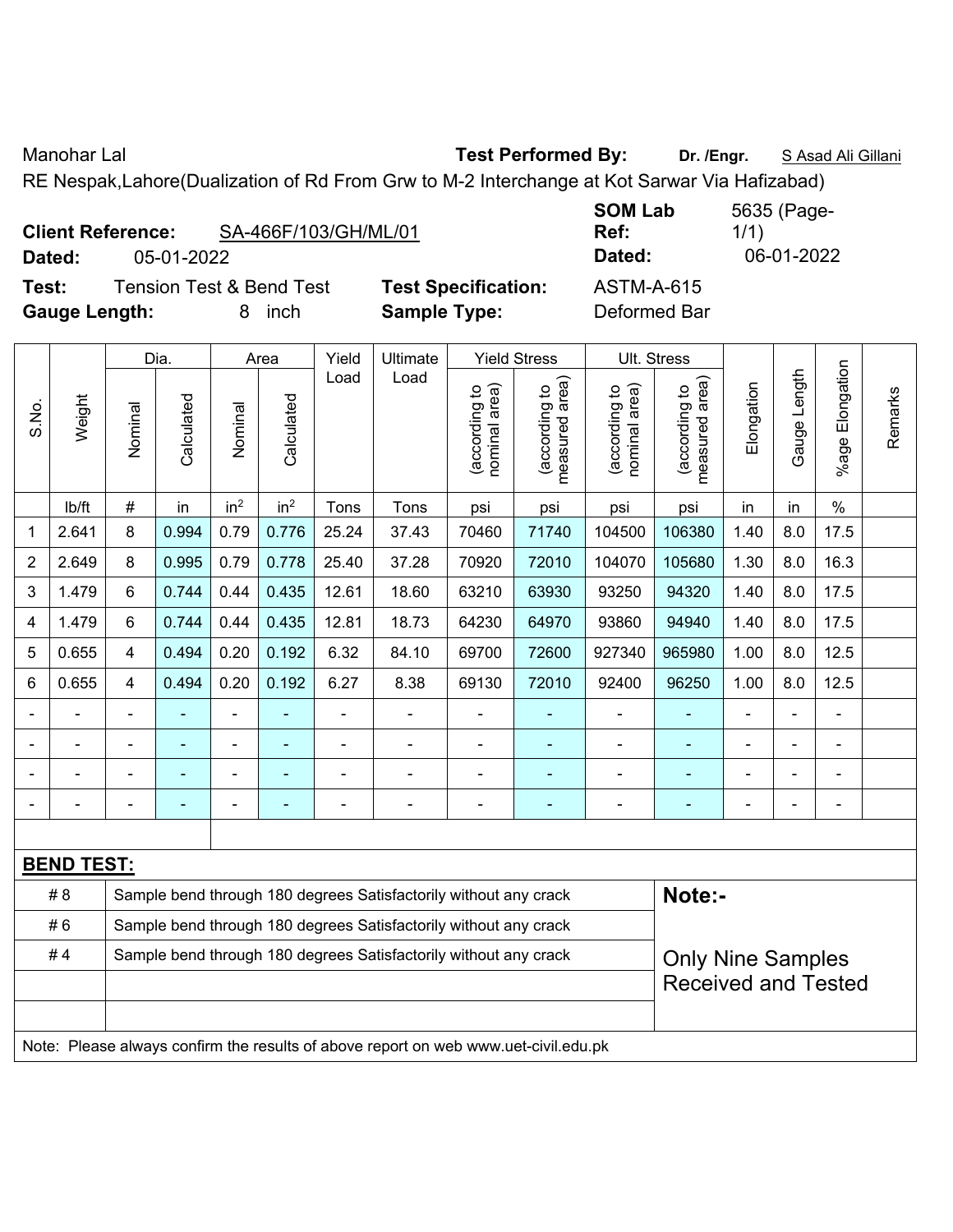Maj Adnan Khalid (R) **Test Performed By:** Dr. /Engr. **S. Asad Ali Gillani** Ali Gillani

Dy Dir MTL DHA Lhr,(Const. Of 18 Green Apartment Complex DRGCC DHA Ph-VI (M/s Construct)

| 408/241/32/Lab/9/161&163<br><b>Client Reference:</b> |
|------------------------------------------------------|
|------------------------------------------------------|

**Test:** Tension Test & Bend Test **Test Specification:** ASTM-A-615 Gauge Length: **8** inch **Sample Type:** I

**SOM Lab Ref:**  5636 (Page-1/1) **Dated:** 06-01-2022 **Dated:** 06-01-2022

|  | Deformed Bar (Kamran Steel) |
|--|-----------------------------|
|--|-----------------------------|

|                                                                        | Weight                                                                              | Dia.           |                | Area            |                          | Yield          | Ultimate                 | <b>Yield Stress</b>            |                                 |                                | Ult. Stress                     |                          |                |                          |         |
|------------------------------------------------------------------------|-------------------------------------------------------------------------------------|----------------|----------------|-----------------|--------------------------|----------------|--------------------------|--------------------------------|---------------------------------|--------------------------------|---------------------------------|--------------------------|----------------|--------------------------|---------|
| S.No.                                                                  |                                                                                     | Nominal        | Calculated     | Nominal         | Calculated               | Load           | Load                     | nominal area)<br>(according to | (according to<br>measured area) | nominal area)<br>(according to | measured area)<br>(according to | Elongation               | Gauge Length   | %age Elongation          | Remarks |
|                                                                        | lb/ft                                                                               | $\#$           | in             | in <sup>2</sup> | in <sup>2</sup>          | Tons           | Tons                     | psi                            | psi                             | psi                            | psi                             | in                       | in             | $\%$                     |         |
| 1                                                                      | 2.662                                                                               | 8              | 0.998          | 0.79            | 0.782                    | 23.70          | 33.39                    | 66170                          | 66840                           | 93230                          | 94180                           | 1.20                     | 8.0            | 15.0                     |         |
| $\overline{2}$                                                         | 2.690                                                                               | 8              | 1.004          | 0.79            | 0.791                    | 26.39          | 35.89                    | 73680                          | 73590                           | 100200                         | 100070                          | 1.20                     | 8.0            | 15.0                     |         |
| 3                                                                      | 1.456                                                                               | $6\phantom{a}$ | 0.738          | 0.44            | 0.428                    | 13.00          | 18.70                    | 65150                          | 66970                           | 93710                          | 96340                           | 1.10                     | 8.0            | 13.8                     |         |
| 4                                                                      | 1.470                                                                               | 6              | 0.742          | 0.44            | 0.432                    | 12.29          | 17.39                    | 61620                          | 62760                           | 87170                          | 88780                           | 1.40                     | 8.0            | 17.5                     |         |
|                                                                        | ä,                                                                                  | $\blacksquare$ | ÷,             | $\blacksquare$  | $\blacksquare$           | $\blacksquare$ | $\blacksquare$           | $\blacksquare$                 | ÷                               | $\overline{\phantom{a}}$       | ÷,                              | $\blacksquare$           | ÷,             | $\blacksquare$           |         |
|                                                                        | ä,                                                                                  | $\blacksquare$ | $\blacksquare$ | $\blacksquare$  | $\overline{\phantom{a}}$ | $\blacksquare$ | $\overline{\phantom{a}}$ | ÷,                             | ÷                               | $\blacksquare$                 | ÷,                              | $\blacksquare$           | ÷,             | $\blacksquare$           |         |
|                                                                        |                                                                                     |                | ä,             | ä,              |                          |                |                          | $\blacksquare$                 | ä,                              | $\blacksquare$                 | ۰                               | $\blacksquare$           |                | $\blacksquare$           |         |
|                                                                        |                                                                                     |                | $\blacksquare$ |                 |                          |                |                          | $\blacksquare$                 |                                 | Ē,                             |                                 |                          | ä,             |                          |         |
|                                                                        |                                                                                     |                |                | ٠               |                          |                |                          |                                |                                 | ٠                              |                                 |                          | $\overline{a}$ | $\blacksquare$           |         |
| $\overline{\phantom{0}}$                                               | Ē.                                                                                  | $\blacksquare$ | $\blacksquare$ | $\blacksquare$  | $\overline{\phantom{a}}$ | $\blacksquare$ | $\overline{\phantom{0}}$ | $\overline{\phantom{0}}$       | $\overline{a}$                  | ٠                              | $\overline{\phantom{0}}$        | $\overline{\phantom{0}}$ | ÷              | $\overline{\phantom{0}}$ |         |
|                                                                        |                                                                                     |                |                |                 |                          |                |                          |                                |                                 |                                |                                 |                          |                |                          |         |
| <b>BEND TEST:</b>                                                      |                                                                                     |                |                |                 |                          |                |                          |                                |                                 |                                |                                 |                          |                |                          |         |
|                                                                        | Note:-<br># 8<br>Sample bend through 180 degrees Satisfactorily without any crack   |                |                |                 |                          |                |                          |                                |                                 |                                |                                 |                          |                |                          |         |
| #6<br>Sample bend through 180 degrees Satisfactorily without any crack |                                                                                     |                |                |                 |                          |                |                          |                                |                                 |                                |                                 |                          |                |                          |         |
|                                                                        |                                                                                     |                |                |                 |                          |                |                          | <b>Only Six Samples</b>        |                                 |                                |                                 |                          |                |                          |         |
|                                                                        |                                                                                     |                |                |                 |                          |                |                          |                                | <b>Received and Tested</b>      |                                |                                 |                          |                |                          |         |
|                                                                        |                                                                                     |                |                |                 |                          |                |                          |                                |                                 |                                |                                 |                          |                |                          |         |
|                                                                        | Note: Please always confirm the results of above report on web www.uet-civil.edu.pk |                |                |                 |                          |                |                          |                                |                                 |                                |                                 |                          |                |                          |         |